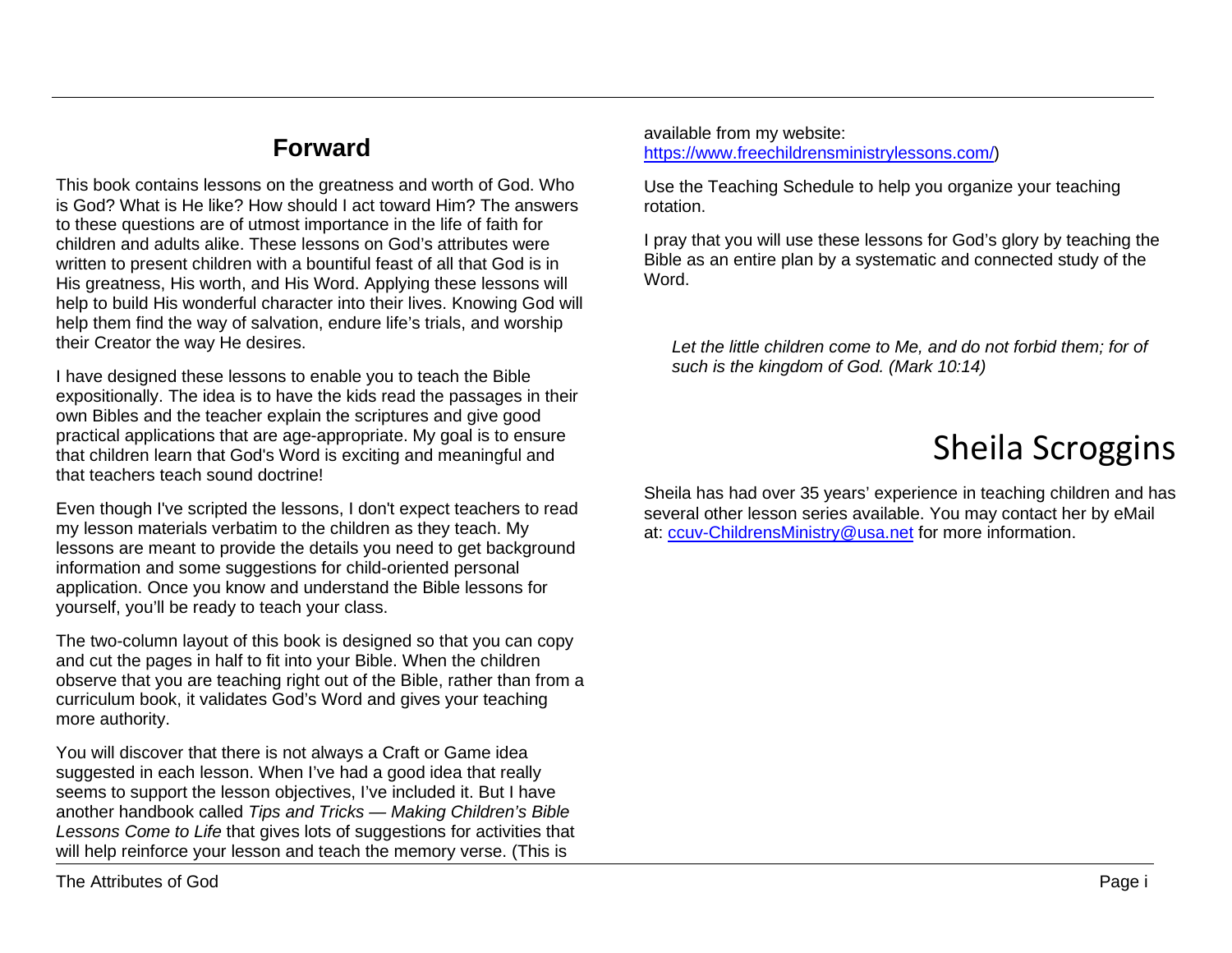### **Helping Children to Know God**

#### *Knowing God will Help you find the way of salvation*

- When you learn that God is **Holy**, you will see that you are a sinner. (Romans 3:23)
- When you learn that God is **Just**, you will realize that God must punish your sin. (Romans 6:23)
- When you learn that God is **Love**, you will accept His forgiveness through the Savior. (John 3:16)

#### *Knowing God will help you endure life's trials*

- When you learn that God is **Truth**, you will look to His Word for the answers to life. (Psalm 19:7-11)
- When you learn that God is **Sovereign**, you will accept God's right to plan your life. (Psalm 22:28)
- When you learn that God is **All-Present**, you will live each day seeking to please Him. (Psalm 139:23, 24)
- When you learn that God is **All-Powerful**, you will trust Him to help you. (Jeremiah 32:17; 33:3)

#### *Knowing God will Help you Worship Your Creator*

- When you learn that God is **Wise**, you will praise His excellent name. (Romans 11:33)
- When you learn that God is **Good**, you will develop a thankful heart. (Psalm 106:1)
- When you learn that God is **Faithful**, you will depend on Him. (Lamentations 3:22, 23; 1 Thessalonians 5:24)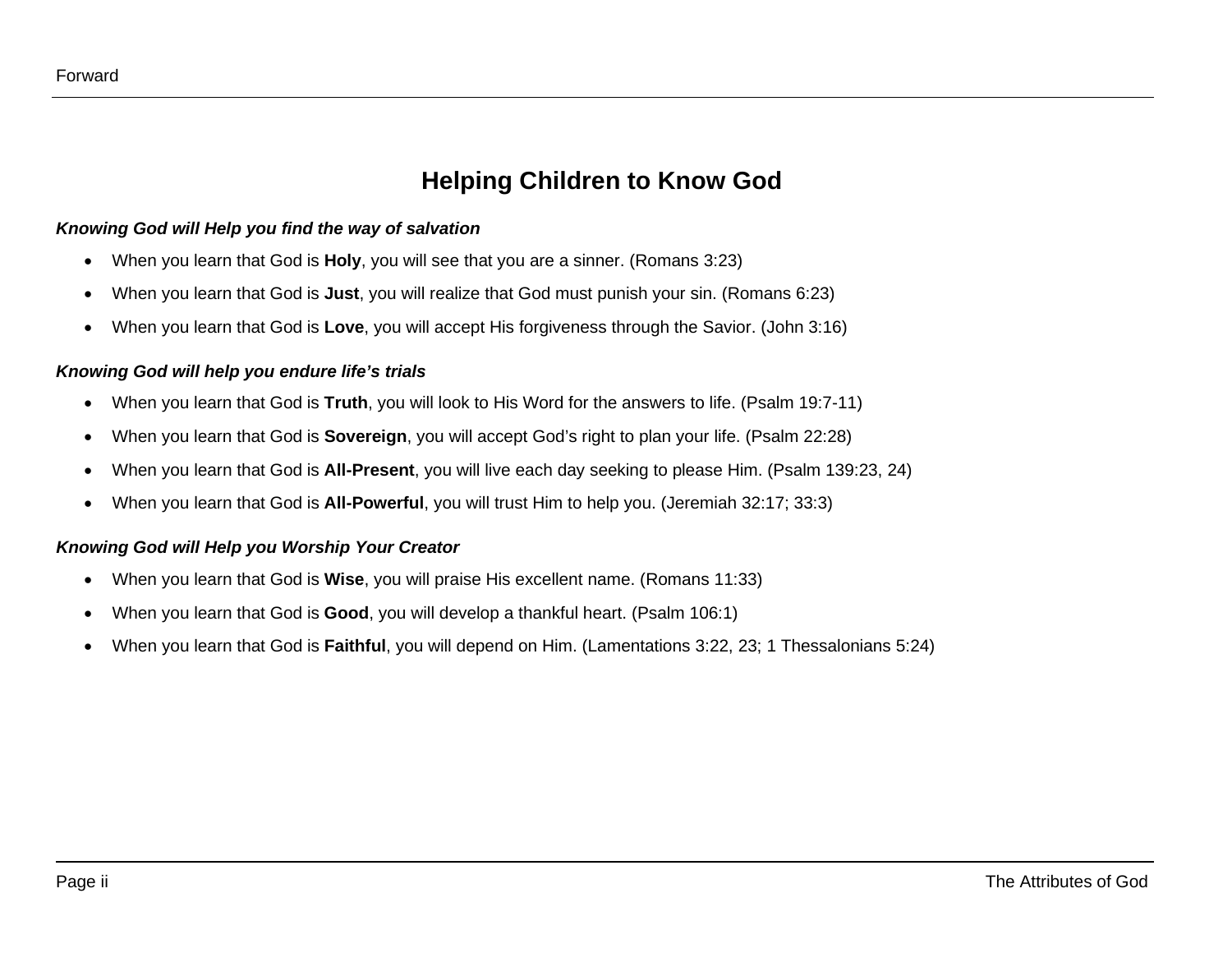## **Table of Contents**